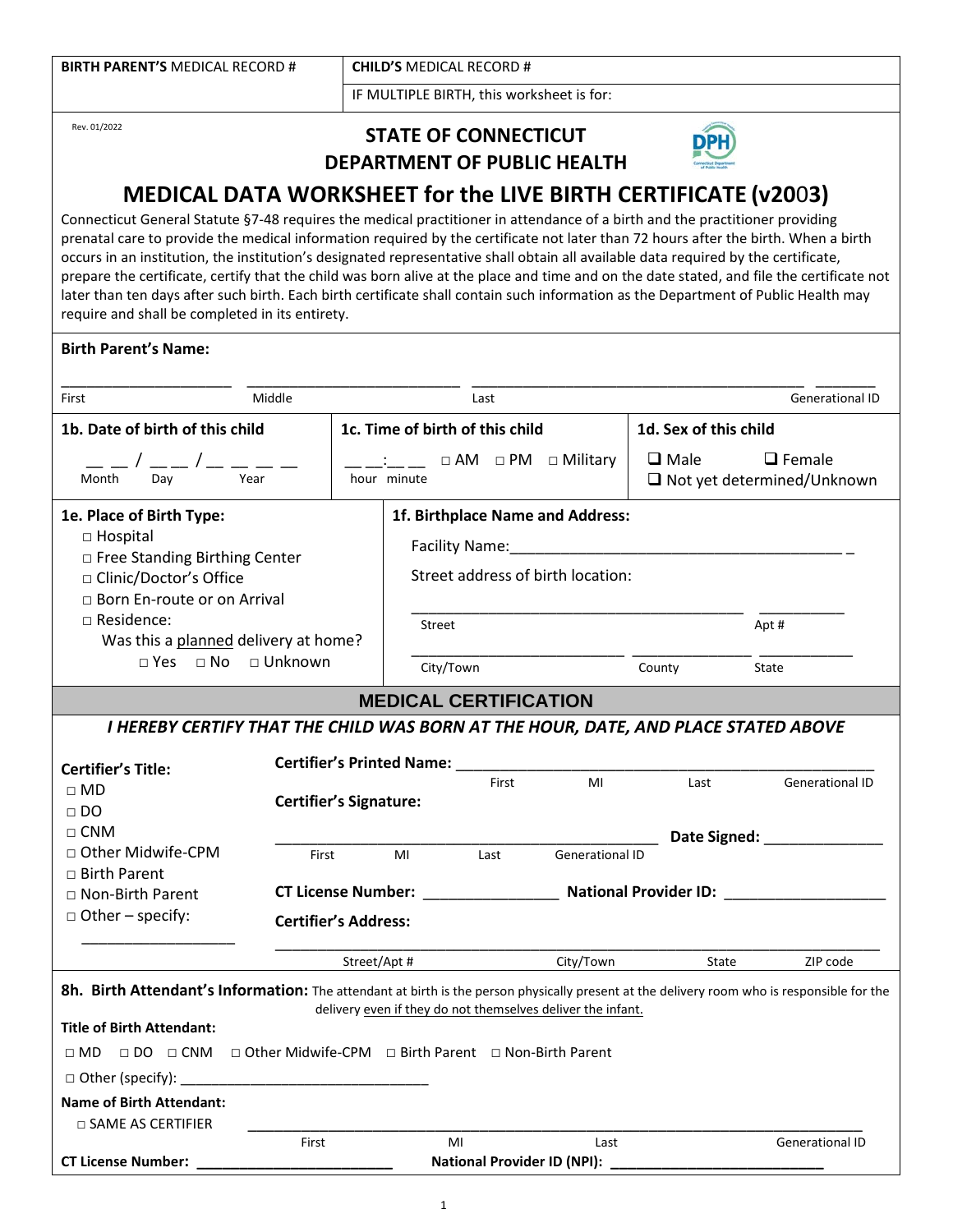# **PRENATAL INFORMATION**

## **Sources: Prenatal care records, Birth Parent's medical records, labor and delivery records**

Information for the following items should come from the Birth Parent's prenatal care records and from other medical reports in the Birth Parent's chart, as well as the infant's medical record. If the Birth Parent's prenatal care record is not in the hospital chart, please contact the Birth Parent's prenatal care provider to obtain the record, or a copy of the prenatal care information.

> Preferred and acceptable sources are given before each section. Please do not provide information from sources other than those listed.

#### **WHERE INFORMATION FOR AN ITEM CANNOT BE LOCATED, PLEASE WRITE "UNKNOWN" ON THE PAPER COPY OF THE WORKSHEET.**

| 9a. Did Birth Parent Have Prenatal Care:<br>$\Box$ Unknown<br>$\sqcap$ YES<br>$\sqcap$ NO<br>Is the prenatal care record available for this Birth Parent? Is<br>it current? If the prenatal care record is not available or if the<br>record is not current (i.e., from pre-registration), please<br>contact the prenatal care provider for an updated record<br>before completing the remaining items. |                                                                                                                                                                                     | 9b. Principal Source of Payment for Prenatal Care:<br>□ Husky or Medicaid<br>□ Private/Employer Insurance<br>$\Box$ Self-pay (No third party identified)<br>$\Box$ Indian Health Service<br>□ CHAMPUS/TRICARE<br>$\Box$ Other Government<br>$\Box$ Other – specify: |                                                                                                                                                                                                            |  |
|---------------------------------------------------------------------------------------------------------------------------------------------------------------------------------------------------------------------------------------------------------------------------------------------------------------------------------------------------------------------------------------------------------|-------------------------------------------------------------------------------------------------------------------------------------------------------------------------------------|---------------------------------------------------------------------------------------------------------------------------------------------------------------------------------------------------------------------------------------------------------------------|------------------------------------------------------------------------------------------------------------------------------------------------------------------------------------------------------------|--|
| 9c. Date of FIRST prenatal care visit:<br>Month<br>Day<br>Year                                                                                                                                                                                                                                                                                                                                          | 9d. Total number of prenatal care<br><b>VISITS for this pregnancy:</b>                                                                                                              |                                                                                                                                                                                                                                                                     | 9e. Date last normal menses began:<br>Month<br>Day<br>Year                                                                                                                                                 |  |
| Prenatal care begins when a physician or<br>other health professional first examines<br>and/or counsels as part of an ongoing<br>program of care for the pregnancy.                                                                                                                                                                                                                                     | Count only those visits recorded in the<br>record. If the prenatal records do not<br>appear to be current, please contact<br>the prenatal care provider for updated<br>information. |                                                                                                                                                                                                                                                                     | Do NOT calculate the date if it is not<br>specified in the prenatal care record. If<br>any part of the date is available, enter the<br>available parts (e.g., 04/99/2014).<br>Otherwise, enter 99-99-9999. |  |

**9f. Method of Determining EDD:** Method used by prenatal care provider to establish the Estimated Date of Delivery (EDD). Check one:

- $\square$  Known LMP consistent with an ultrasound (the earliest possible >7 weeks)
- □ Ultrasound (the earliest possible >7 weeks) NOT consistent with known LMP
- $\Box$  Ultrasound alone, LMP date is only partially known or not known
- □ LMP alone, did not have an ultrasound prior to labor and delivery
- □ ART: Date of Assisted Reproductive Technology (ART) established the EDD
- □ No EDD determined
- □ Method unknown

Known LMP means that all parts of the LMP date (MM-DD-YYYY) were recorded in the Birth Parent's prenatal records. If only a partial LMP date is available, do not select the first two options.

ART (Assisted Reproductive Technology) includes embryo transfer, intrauterine insemination (IUI), ZIFT, GIFT.

If no prenatal care was received, then select "No EDD determined" since a prenatal provider did not date the pregnancy. If the prenatal care record is not available or does not specify the method used to determine EDD, then select "Method unknown".

| 9g. Number of previous LIVE births now<br>LIVING: | 9h. Number of previous LIVE births now<br><b>DEAD:</b> | 9i. Date of last live birth:      |
|---------------------------------------------------|--------------------------------------------------------|-----------------------------------|
|                                                   |                                                        | المستوار المستوار المستور المستور |
| $\sqcap$ None                                     | $\sqcap$ None                                          | Month<br>Year                     |
| Do not include this child. Include all live       | Do not include this child. Include all live-births-    |                                   |
| births delivered before this infant in this       | now-dead delivered before this infant in this          |                                   |
| pregnancy and in previous pregnancies.            | pregnancy and in previous pregnancies.                 |                                   |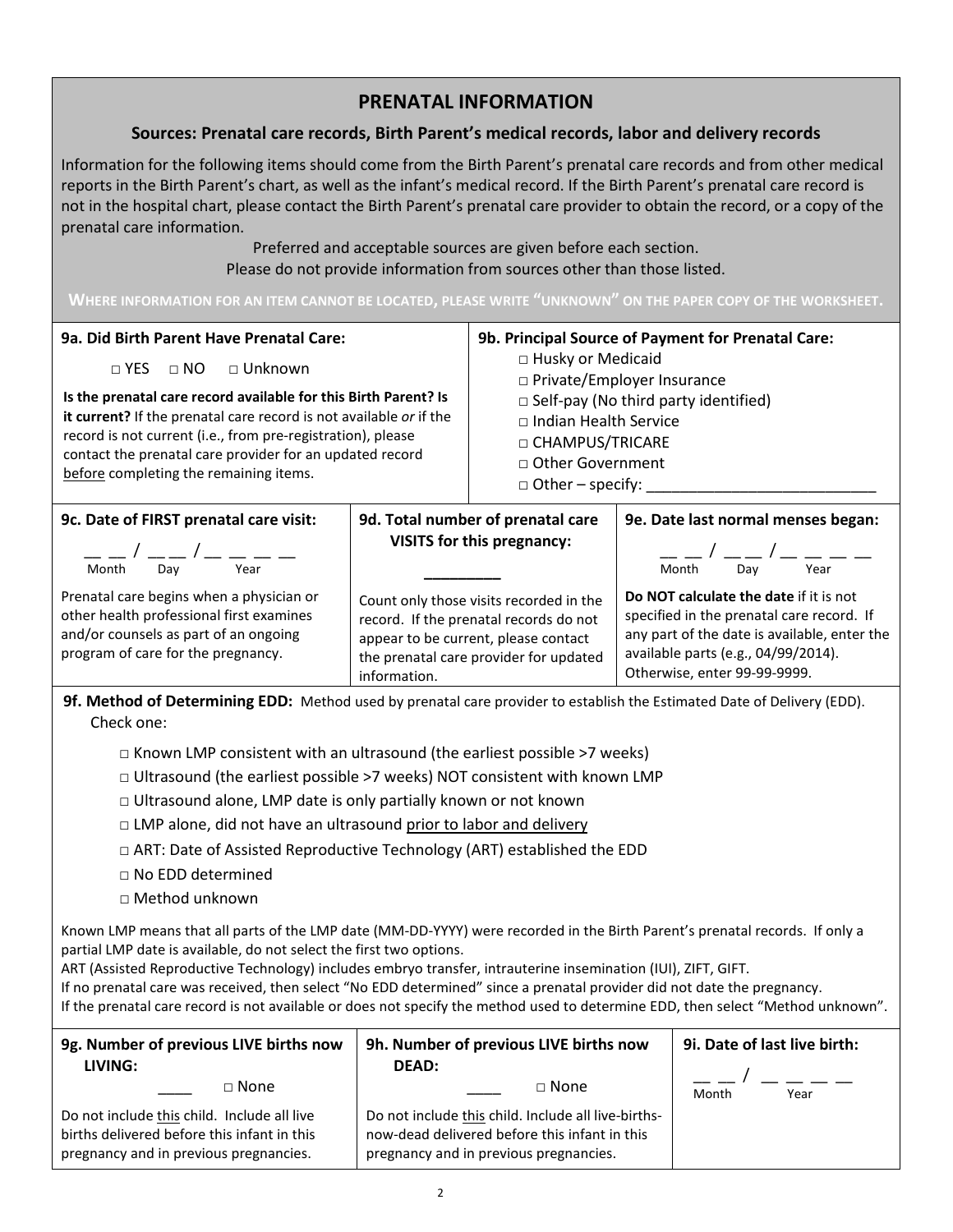| 9j. Total number of other pregnancy                                                                                                                                                                      | 9k. Date of last other                                  | 9l. Did Birth Parent's blood test positive for                                                                                                  |  |  |
|----------------------------------------------------------------------------------------------------------------------------------------------------------------------------------------------------------|---------------------------------------------------------|-------------------------------------------------------------------------------------------------------------------------------------------------|--|--|
| outcomes that did not result in a                                                                                                                                                                        | pregnancy outcome:                                      | syphilis during this pregnancy? If yes, provide test                                                                                            |  |  |
| live birth:                                                                                                                                                                                              |                                                         | date(s).                                                                                                                                        |  |  |
| □ None                                                                                                                                                                                                   | Year<br>Month                                           | $1st$ test:                                                                                                                                     |  |  |
| Include pregnancy losses of any                                                                                                                                                                          | Date when last pregnancy                                | $\Box$ YES, positive test result on $\Box$ $\Box$ $\Box$                                                                                        |  |  |
| gestational age--spontaneous losses,<br>induced losses, and/or ectopic                                                                                                                                   | that did not result in a live                           | Month Dav<br>Year                                                                                                                               |  |  |
| pregnancies. If this was a multiple                                                                                                                                                                      | birth ended.                                            | $\Box$ No<br>$\Box$ Unknown                                                                                                                     |  |  |
| delivery, include all fetal losses delivered                                                                                                                                                             |                                                         |                                                                                                                                                 |  |  |
| before this infant in this pregnancy and in                                                                                                                                                              |                                                         | 2nd test:                                                                                                                                       |  |  |
| previous pregnancies.                                                                                                                                                                                    |                                                         | $\Box$ YES, positive test result on $\Box$ $\Box$ $\Box$<br>Month Day<br>Year                                                                   |  |  |
|                                                                                                                                                                                                          |                                                         | $\Box$ No                                                                                                                                       |  |  |
|                                                                                                                                                                                                          |                                                         | $\Box$ Unknown                                                                                                                                  |  |  |
| 9m. Was Birth Parent's prenatal care record available for completing worksheet?                                                                                                                          |                                                         |                                                                                                                                                 |  |  |
| $\Box$ YES<br>$\Box$ NO                                                                                                                                                                                  | □ Unknown                                               |                                                                                                                                                 |  |  |
|                                                                                                                                                                                                          |                                                         |                                                                                                                                                 |  |  |
| 10a. Birth Parent's risk factors for this pregnancy: Check all that apply.                                                                                                                               |                                                         |                                                                                                                                                 |  |  |
|                                                                                                                                                                                                          |                                                         | <b>Diabetes:</b> Glucose intolerance requiring treatment. If diabetes is present, check either pre-pregnancy or gestational. Do not check both. |  |  |
| $\Box$ Pre-pregnancy: Diagnosis prior to this pregnancy                                                                                                                                                  |                                                         |                                                                                                                                                 |  |  |
| Gestational: Diagnosis in this pregnancy                                                                                                                                                                 |                                                         |                                                                                                                                                 |  |  |
|                                                                                                                                                                                                          |                                                         | Hypertension: Elevation of blood pressure above normal for age, gender, and physiological condition. If hypertension is present, check          |  |  |
|                                                                                                                                                                                                          | either pre-pregnancy or gestational. Do not check both. |                                                                                                                                                 |  |  |
| prior to the onset of this pregnancy.                                                                                                                                                                    |                                                         | $\Box$ <b>Pre-pregnancy</b> (Chronic): Elevation of blood pressure above normal for age, gender, and physiological condition diagnosed          |  |  |
| □ Gestational (PIH, preeclampsia): Elevation of blood pressure above normal for age, gender, and physiological condition                                                                                 |                                                         |                                                                                                                                                 |  |  |
| diagnosed during this pregnancy. May include proteinuria (protein in the urine) without seizures or coma and<br>pathologic edema (generalized swelling, including swelling of the hands, legs and face). |                                                         |                                                                                                                                                 |  |  |
|                                                                                                                                                                                                          |                                                         |                                                                                                                                                 |  |  |
|                                                                                                                                                                                                          |                                                         | $\Box$ <b>Eclampsia:</b> Pregnancy induced hypertension with proteinuria with generalized seizures or coma. May include pathologic edema.       |  |  |
|                                                                                                                                                                                                          |                                                         | $\Box$ <b>Previous preterm birth:</b> History of pregnancy(ies) terminating in a live birth of less than 37 completed weeks of gestation.       |  |  |
|                                                                                                                                                                                                          |                                                         | $\Box$ Pregnancy resulted from infertility treatment - Any assisted reproduction technique used to initiate the pregnancy. Includes             |  |  |
|                                                                                                                                                                                                          |                                                         | fertility-enhancing drugs (e.g., Clomid, Pergonal), artificial insemination, or intrauterine insemination and assisted reproduction             |  |  |
| technology (ART) procedures (e.g., IVF, GIFT and ZIFT).<br>If Yes, check all that apply:                                                                                                                 |                                                         |                                                                                                                                                 |  |  |
|                                                                                                                                                                                                          |                                                         | $\Box$ Fertility-enhancing drugs, artificial insemination or intrauterine insemination: Any fertility-enhancing                                 |  |  |
|                                                                                                                                                                                                          |                                                         | drugs (e.g., Clomid, Pergonal), artificial insemination, or intrauterine insemination used to initiate the pregnancy.                           |  |  |
|                                                                                                                                                                                                          |                                                         | □ Assisted reproductive technology: Any assisted reproduction technology (ART)/technical procedures (e.g., in vitro                             |  |  |
| fertilization (IVF), gamete intrafallopian transfer (GIFT), ZIFT) used to initiate the pregnancy.                                                                                                        |                                                         |                                                                                                                                                 |  |  |
| $\Box$ Birth Parent had a previous cesarean delivery: Previous operative delivery by extraction of the fetus, placenta, and                                                                              |                                                         |                                                                                                                                                 |  |  |
| membranes through an incision in the maternal abdominal and uterine walls.<br>If Yes, how many previous cesareans?                                                                                       |                                                         |                                                                                                                                                 |  |  |
| □ Birth Parent used tobacco cigarettes during this pregnancy: Prenatal care record indicates that Birth Parent used tobacco                                                                              |                                                         |                                                                                                                                                 |  |  |
| cigarettes during pregnancy. Include any reported use during this pregnancy, even if Birth Parent reported cessation upon learning of                                                                    |                                                         |                                                                                                                                                 |  |  |
| the pregnancy. Do not include e-cigarettes or vaping cigarettes.                                                                                                                                         |                                                         |                                                                                                                                                 |  |  |
| $\Box$ Birth Parent used alcohol during this pregnancy: Prenatal care record indicates that Birth Parent used alcohol during                                                                             |                                                         |                                                                                                                                                 |  |  |
| pregnancy. Include any reported use during this pregnancy, even if Birth Parent reported cessation upon learning of the pregnancy.                                                                       |                                                         |                                                                                                                                                 |  |  |
| $\Box$ None of the above                                                                                                                                                                                 |                                                         |                                                                                                                                                 |  |  |
| □ Unknown                                                                                                                                                                                                |                                                         |                                                                                                                                                 |  |  |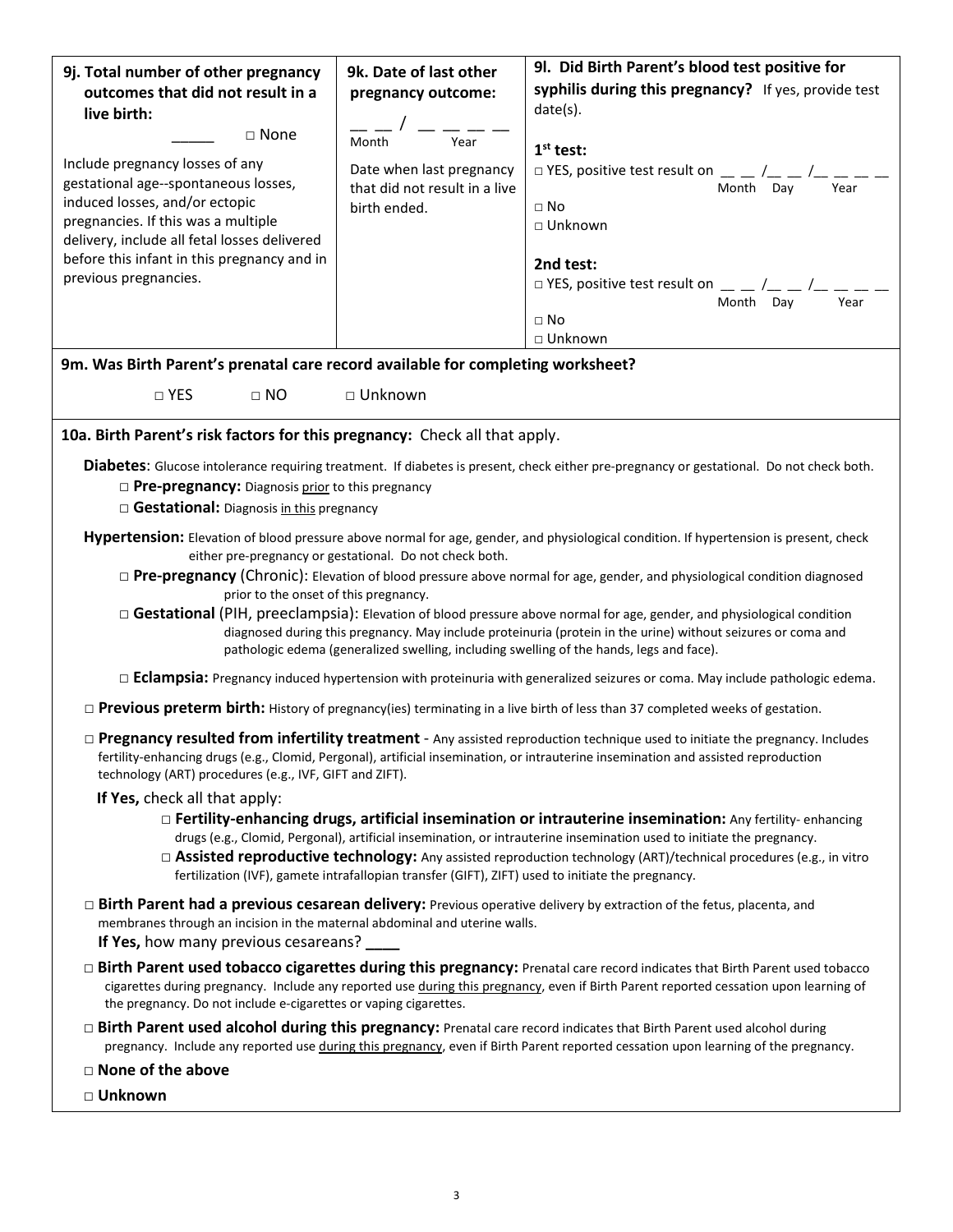| 10b. Infections present and/or treated during this pregnancy:<br>Present at start of pregnancy or confirmed diagnosis during pregnancy with or<br>without documentation of treatment.<br>Check all that apply.                                                                                                                                                  | 10c. Obstetric procedure: Medical treatment or<br>invasive/manipulative procedure performed during this<br>pregnancy specifically in the treatment of the pregnancy,<br>management of labor and/or delivery. |  |
|-----------------------------------------------------------------------------------------------------------------------------------------------------------------------------------------------------------------------------------------------------------------------------------------------------------------------------------------------------------------|--------------------------------------------------------------------------------------------------------------------------------------------------------------------------------------------------------------|--|
|                                                                                                                                                                                                                                                                                                                                                                 | External cephalic version: Attempted conversion                                                                                                                                                              |  |
| $\Box$ Chlamydia: a diagnosis of or positive test for Chlamydia trachomatis                                                                                                                                                                                                                                                                                     | of a fetus from a non-vertex to a vertex presentation by                                                                                                                                                     |  |
| $\Box$ Gonorrhea: a diagnosis of or positive test for Neisseria gonorrhoeae                                                                                                                                                                                                                                                                                     | external manipulation.                                                                                                                                                                                       |  |
| $\Box$ Syphilis: also called lues - a diagnosis of or positive test for Treponema<br>pallidum                                                                                                                                                                                                                                                                   | □ Successful<br>$\Box$ Failed                                                                                                                                                                                |  |
| $\Box$ Hepatitis B: HBV, serum hepatitis - a diagnosis of or positive test for the<br>hepatitis B virus                                                                                                                                                                                                                                                         | $\Box$ None of the above                                                                                                                                                                                     |  |
| $\Box$ Hepatitis C: non A, non B hepatitis, HCV - a diagnosis of or positive test<br>for the hepatitis C virus                                                                                                                                                                                                                                                  |                                                                                                                                                                                                              |  |
| $\Box$ HIV+: a diagnosis of or positive test for human immunodeficiency virus                                                                                                                                                                                                                                                                                   |                                                                                                                                                                                                              |  |
| $\Box$ None of the above                                                                                                                                                                                                                                                                                                                                        |                                                                                                                                                                                                              |  |
|                                                                                                                                                                                                                                                                                                                                                                 |                                                                                                                                                                                                              |  |
|                                                                                                                                                                                                                                                                                                                                                                 |                                                                                                                                                                                                              |  |
| <b>LABOR AND DELIVERY</b>                                                                                                                                                                                                                                                                                                                                       |                                                                                                                                                                                                              |  |
| Sources: Labor and delivery records, Birth Parent's medical records                                                                                                                                                                                                                                                                                             |                                                                                                                                                                                                              |  |
| 11a. Principal Source of Payment for Delivery:                                                                                                                                                                                                                                                                                                                  | 11b,c. Was the Birth Parent transferred to this facility                                                                                                                                                     |  |
| □ Husky or Medicaid                                                                                                                                                                                                                                                                                                                                             | for maternal medical or fetal indications for delivery?                                                                                                                                                      |  |
| □ Private/Employer Insurance                                                                                                                                                                                                                                                                                                                                    | □ Yes, from: ________________<br>Name of facility Birth Parent transferred from<br>$\Box$ No<br>□ Unknown                                                                                                    |  |
| □ Self-pay (No third party identified)                                                                                                                                                                                                                                                                                                                          |                                                                                                                                                                                                              |  |
| □ Indian Health Service                                                                                                                                                                                                                                                                                                                                         |                                                                                                                                                                                                              |  |
| □ CHAMPUS/TRICARE                                                                                                                                                                                                                                                                                                                                               |                                                                                                                                                                                                              |  |
| □ Other Government                                                                                                                                                                                                                                                                                                                                              |                                                                                                                                                                                                              |  |
| $\Box$ Other – specify:                                                                                                                                                                                                                                                                                                                                         | Transfers include hospital to hospital, birth facility to hospital, etc.                                                                                                                                     |  |
| 11d. Birth Parent's weight at delivery: ________ (in pounds)                                                                                                                                                                                                                                                                                                    |                                                                                                                                                                                                              |  |
| 11e. Characteristics of labor and delivery: Check all that apply.                                                                                                                                                                                                                                                                                               |                                                                                                                                                                                                              |  |
| $\Box$ Induction of labor: Initiation of uterine contractions by medical and/or surgical means for the purpose of delivery before the<br>spontaneous onset of labor.                                                                                                                                                                                            |                                                                                                                                                                                                              |  |
| $\Box$ <b>Augmentation of labor:</b> Stimulation of uterine contractions by drug or manipulative technique with the intent to reduce the time to<br>delivery.                                                                                                                                                                                                   |                                                                                                                                                                                                              |  |
| $\Box$ Steroids (glucocorticoids) for fetal lung maturation received by the Birth Parent prior to delivery: Includes<br>betamethasone, dexamethasone, or hydrocortisone specifically given to accelerate fetal lung maturation in anticipation of preterm<br>delivery. Excludes steroid medication given to the Birth Parent as an anti-inflammatory treatment. |                                                                                                                                                                                                              |  |
| $\Box$ Antibiotics received by the Birth Parent during labor: Includes antibacterial medications given systemically (intravenous or<br>intramuscular) to the Birth Parent in the interval between the onset of labor and the actual delivery: Ampicillin, Penicillin, Clindamycin,<br>Erythromycin, Gentamicin, Cefataxime, Ceftriaxone, etc.                   |                                                                                                                                                                                                              |  |
| □ Clinical chorioamnionitis diagnosed during labor or maternal temperature $\geq$ 38° C (100.4° F): Clinical diagnosis of<br>and/or irritability, leukocytosis and fetal tachycardia. Any maternal temperature at or above 38°C (100.4°F).                                                                                                                      | chorioamnionitis during labor made by the delivery attendant. Usually includes more than one of the following: fever, uterine tenderness                                                                     |  |
| □ Epidural or spinal anesthesia during labor: Administration to the Birth Parent of a regional anesthetic for control of the pain of<br>labor, i.e., delivery of the agent into a limited space with the distribution of the analgesic effect limited to the lower body.                                                                                        |                                                                                                                                                                                                              |  |
| □ None of the above                                                                                                                                                                                                                                                                                                                                             |                                                                                                                                                                                                              |  |

4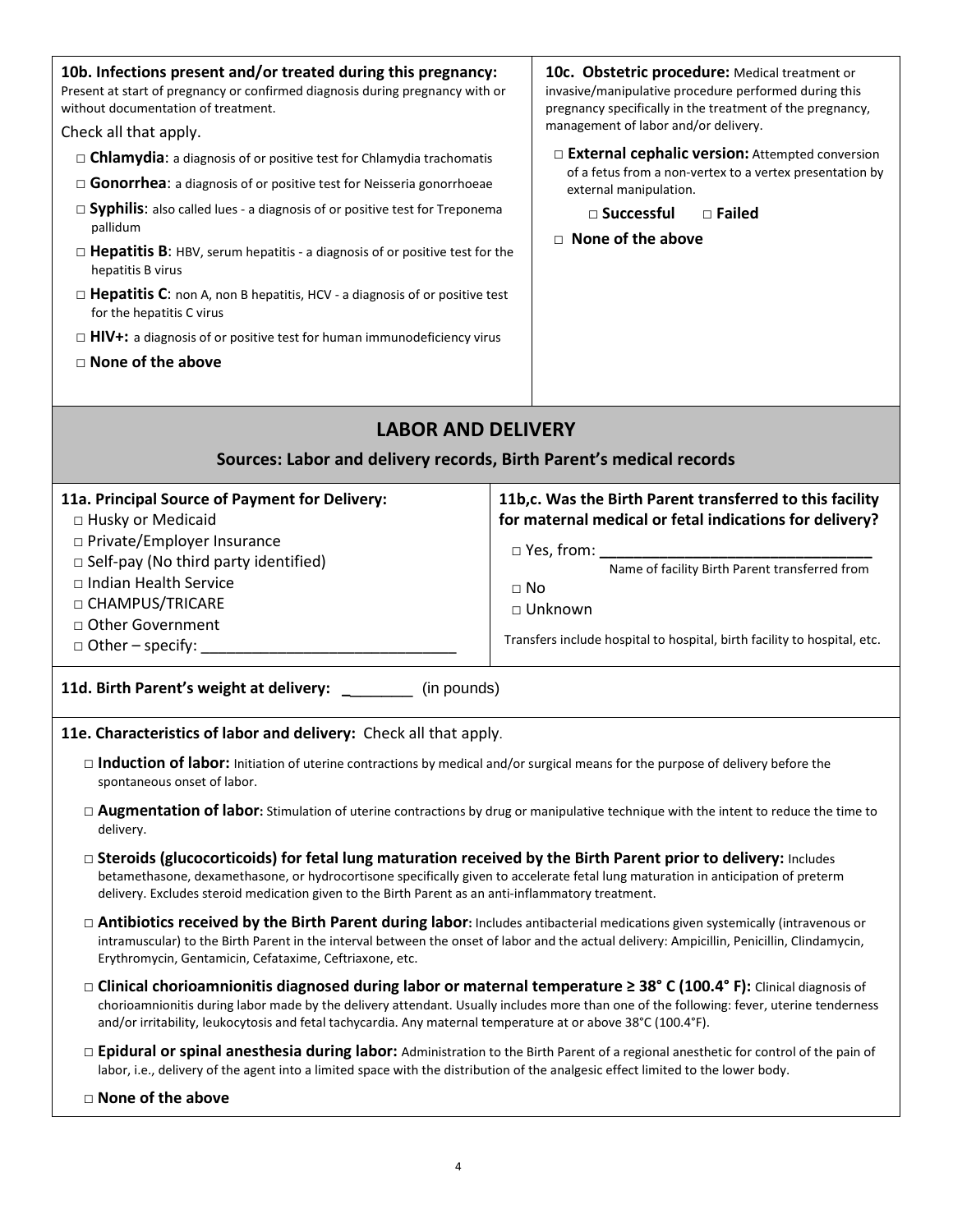| 11f. Method of Delivery:<br>Fetal presentation at birth: Check one.<br>$\Box$ Cephalic: Presenting part of the fetus listed as vertex, occiput<br>anterior (OA), occiput posterior (OP)<br>$\Box$ <b>Breech:</b> Presenting part of the fetus listed as breech, complete<br>breech, frank breech, footling breech<br>$\Box$ Other: Any other presentation not listed above<br>Final route and method of delivery: Check one.<br>□ Vaginal/Spontaneous: Delivery of the entire fetus through the<br>vagina by the natural force of labor with or without manual<br>assistance from the delivery attendant.<br>$\Box$ Vaginal/Forceps: Delivery of the fetal head through the vagina by<br>application of obstetrical forceps to the fetal head.<br>$\Box$ Vaginal/Vacuum: Delivery of the fetal head through the vagina by<br>application of a vacuum cup or ventouse to the fetal head.<br>$\Box$ Cesarean: Extraction of the fetus, placenta and membranes through<br>an incision in the maternal abdominal and uterine walls.<br>If cesarean, was a trial of labor attempted? Labor was<br>allowed, augmented or induced with plans for a vaginal delivery.<br>$\Box$ Yes<br>$\Box$ No |                                                                                                             | 11g. Maternal morbidity: Serious complications<br>experienced by the Birth Parent associated with labor and<br>delivery.<br>Check all that apply.<br>$\Box$ Maternal transfusion: Includes infusion of whole blood<br>or packed red blood cells associated with labor and delivery.<br>□Third- or fourth-degree perineal laceration: 3°<br>laceration extends completely through the perineal skin,<br>vaginal mucosa, perineal body, and anal sphincter. 4°<br>laceration is all of the above with extension through the<br>rectal mucosa.<br><b>ERuptured uterus:</b> Tearing of the uterine wall.<br>$\Box$ Unplanned hysterectomy: Surgical removal of the<br>uterus that was not planned prior to the admission. Includes<br>anticipated but not definitively planned hysterectomy.<br>□ Admission to intensive care unit: Any admission of<br>the Birth Parent to a facility/unit designated as providing<br>intensive care.<br>$\Box$ None of the above |  |
|------------------------------------------------------------------------------------------------------------------------------------------------------------------------------------------------------------------------------------------------------------------------------------------------------------------------------------------------------------------------------------------------------------------------------------------------------------------------------------------------------------------------------------------------------------------------------------------------------------------------------------------------------------------------------------------------------------------------------------------------------------------------------------------------------------------------------------------------------------------------------------------------------------------------------------------------------------------------------------------------------------------------------------------------------------------------------------------------------------------------------------------------------------------------------------------|-------------------------------------------------------------------------------------------------------------|----------------------------------------------------------------------------------------------------------------------------------------------------------------------------------------------------------------------------------------------------------------------------------------------------------------------------------------------------------------------------------------------------------------------------------------------------------------------------------------------------------------------------------------------------------------------------------------------------------------------------------------------------------------------------------------------------------------------------------------------------------------------------------------------------------------------------------------------------------------------------------------------------------------------------------------------------------------|--|
|                                                                                                                                                                                                                                                                                                                                                                                                                                                                                                                                                                                                                                                                                                                                                                                                                                                                                                                                                                                                                                                                                                                                                                                          |                                                                                                             |                                                                                                                                                                                                                                                                                                                                                                                                                                                                                                                                                                                                                                                                                                                                                                                                                                                                                                                                                                |  |
|                                                                                                                                                                                                                                                                                                                                                                                                                                                                                                                                                                                                                                                                                                                                                                                                                                                                                                                                                                                                                                                                                                                                                                                          | <b>NEWBORN</b>                                                                                              |                                                                                                                                                                                                                                                                                                                                                                                                                                                                                                                                                                                                                                                                                                                                                                                                                                                                                                                                                                |  |
|                                                                                                                                                                                                                                                                                                                                                                                                                                                                                                                                                                                                                                                                                                                                                                                                                                                                                                                                                                                                                                                                                                                                                                                          |                                                                                                             | Sources: Labor and delivery records, Newborn's medical records, Birth Parent's medical records                                                                                                                                                                                                                                                                                                                                                                                                                                                                                                                                                                                                                                                                                                                                                                                                                                                                 |  |
| 12a. Plurality of this birth:                                                                                                                                                                                                                                                                                                                                                                                                                                                                                                                                                                                                                                                                                                                                                                                                                                                                                                                                                                                                                                                                                                                                                            |                                                                                                             | 12b. Birth Order of this infant:                                                                                                                                                                                                                                                                                                                                                                                                                                                                                                                                                                                                                                                                                                                                                                                                                                                                                                                               |  |
| $\Box$ Singleton<br>$\Box$ Other:<br>$\Box$ Twins<br>$\Box$ Triplets<br>$\Box$ Quadruplets<br>Include all infants delivered (alive or dead) in this pregnancy when<br>determining plurality.                                                                                                                                                                                                                                                                                                                                                                                                                                                                                                                                                                                                                                                                                                                                                                                                                                                                                                                                                                                             |                                                                                                             | $\Box$ 1st born<br>$\Box$ Other:<br>$\Box$ 2nd born<br>$\Box$ 3rd born<br>$\Box$ 4th born<br>If a multiple birth, circle the birth order of this child named<br>above. Include all infants delivered (alive or dead) in this                                                                                                                                                                                                                                                                                                                                                                                                                                                                                                                                                                                                                                                                                                                                   |  |
| 12c. Total LIVE births in this pregnancy:                                                                                                                                                                                                                                                                                                                                                                                                                                                                                                                                                                                                                                                                                                                                                                                                                                                                                                                                                                                                                                                                                                                                                |                                                                                                             | pregnancy when determining birth order.                                                                                                                                                                                                                                                                                                                                                                                                                                                                                                                                                                                                                                                                                                                                                                                                                                                                                                                        |  |
| If not single birth, specify number of infants in this pregnancy born alive.                                                                                                                                                                                                                                                                                                                                                                                                                                                                                                                                                                                                                                                                                                                                                                                                                                                                                                                                                                                                                                                                                                             |                                                                                                             |                                                                                                                                                                                                                                                                                                                                                                                                                                                                                                                                                                                                                                                                                                                                                                                                                                                                                                                                                                |  |
|                                                                                                                                                                                                                                                                                                                                                                                                                                                                                                                                                                                                                                                                                                                                                                                                                                                                                                                                                                                                                                                                                                                                                                                          |                                                                                                             |                                                                                                                                                                                                                                                                                                                                                                                                                                                                                                                                                                                                                                                                                                                                                                                                                                                                                                                                                                |  |
| 12d. Birthweight:<br>Choose one.<br>GRAMS:<br>or<br>LBS/OZS: $\_\_\_\_\_\$                                                                                                                                                                                                                                                                                                                                                                                                                                                                                                                                                                                                                                                                                                                                                                                                                                                                                                                                                                                                                                                                                                               | 12e. Apgar score:<br>Score at 5 minutes:<br>If 5 minute score is less than 6:<br>Score at 10 minutes: _____ | 12f. Obstetric estimate of gestation at delivery:<br>Completed weeks: _______<br>The birth attendant's final estimate of gestation based on all<br>perinatal factors and assessments, but not the neonatal exam.<br>Do not compute based on date of the last menstrual period and<br>the date of birth.                                                                                                                                                                                                                                                                                                                                                                                                                                                                                                                                                                                                                                                        |  |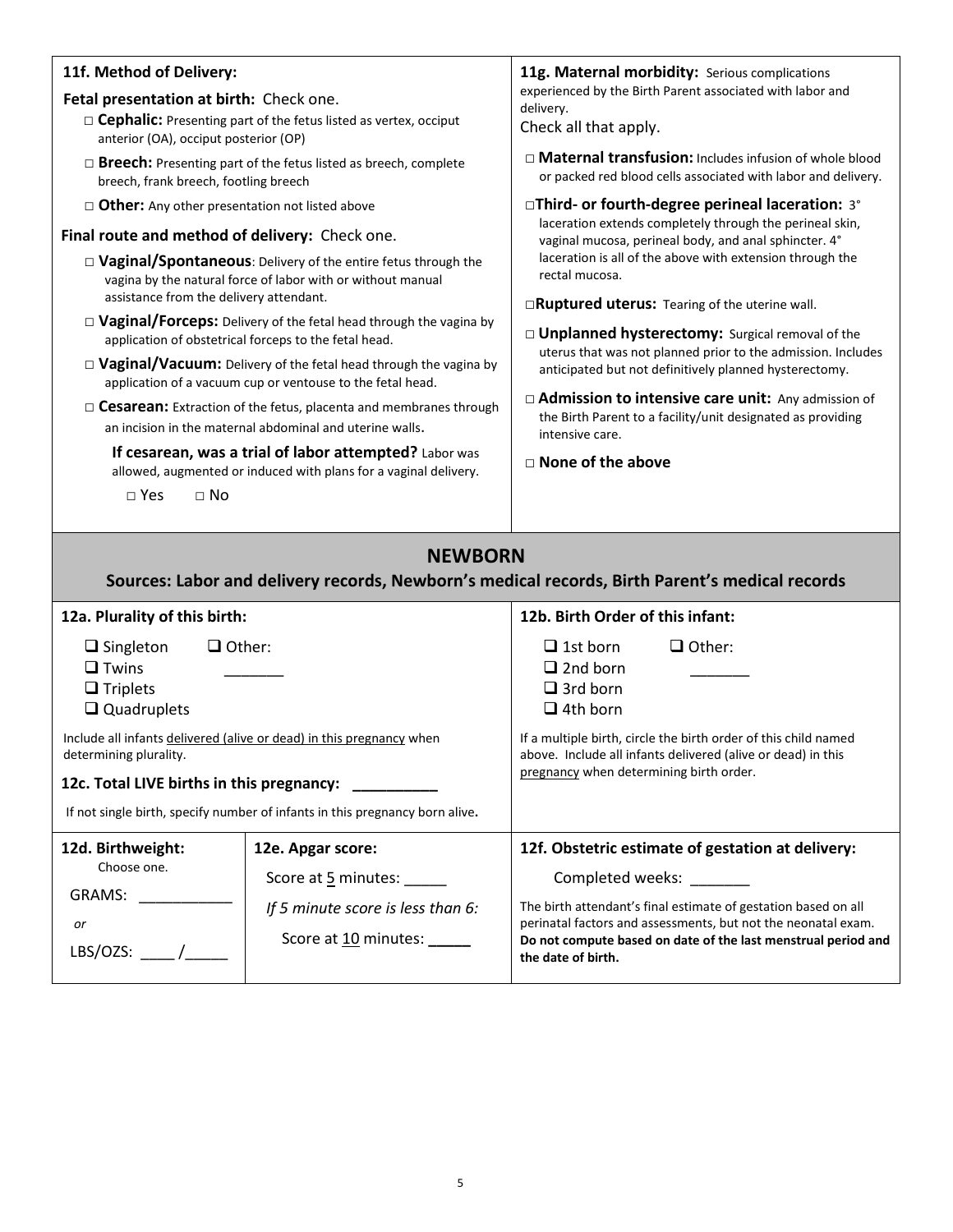### **12g. Abnormal conditions of the**

**newborn:** Disorders or significant morbidity experienced by the newborn.

Check all that apply.

- □ **Assisted ventilation required immediately following delivery:** Infant given manual breaths for any duration with bag and mask or bag and endotracheal tube within the first several minutes from birth. Excludes oxygen only and laryngoscopy for aspiration of meconium.
- □ **Assisted ventilation required for more than six hours:** Infant given mechanical ventilation (breathing assistance) by any method for > 6 hours. Includes conventional, high frequency and/or continuous positive pressure (CPAP).
- □ **NICU admission:** Admission into a facility or unit staffed and equipped to provide continuous mechanical ventilatory support for a newborn.
- □ **Newborn given surfactant replacement therapy:** Endotracheal instillation of a surface active suspension for the treatment of surfactant deficiency due to preterm birth or pulmonary injury resulting in respiratory distress. Includes both artificial and extracted natural surfactant.
- □ **Antibiotics received by the newborn for suspected neonatal sepsis:** Any antibacterial drug (e.g., penicillin, ampicillin, gentamicin, cefotoxine etc.) given systemically (intravenous or intramuscular).
- □ **Seizure or serious neurologic**

**dysfunction:** Seizure is any involuntary repetitive, convulsive movement or behavior. Serious neurologic dysfunction is severe alteration of alertness such as obtundation, stupor, or coma, i.e., hypoxic-ischemic encephalopathy. Excludes lethargy or hypotonia in the absence of other neurologic findings. Exclude symptoms associated with CNS congenital anomalies.

- □ **Neonatal Abstinence Syndrome:** Infant diagnosed with Neonatal Abstinence Syndrome based on the results of the hospital's standard screening policy for maternal drugs of abuse and newborn NAS screening.
- □ **None of the above**

#### **13a. Congenital anomalies of the newborn:**

Malformations of the newborn diagnosed prenatally or after delivery.

Check all that apply.

- □ **Anencephaly:** Partial or complete absence of the brain and skull. Also called anencephalus, acrania, or absent brain. Also includes infants with craniorachischisis (anencephaly with a contiguous spine defect).
- □ **Meningomyelocele/Spina bifida:** Spina bifida is herniation of the meninges and/or spinal cord tissue through a bony defect of spine closure. Meningomyelocele is herniation of meninges and spinal cord tissue. Meningocele (herniation of meninges without spinal cord tissue) should also be included in this category. Both open and closed (covered with skin) lesions should be included. Do not include Spina bifida occulta (a midline bony spinal defect without protrusion of the spinal cord or meninges).
- □ **Cyanotic congenital heart disease:** Congenital heart defects which cause cyanosis. Includes but is not limited to: transposition of the great arteries (vessels), tetratology of Fallot, pulmonary or pulmonic valvular atresia, tricuspid atresia, truncus arteriosus, total/partial anomalous pulmonary venous return with or without obstruction.
- □ **Congenital diaphragmatic hernia:** Defect in the formation of the diaphragm allowing herniation of abdominal organs into the thoracic cavity.
- $\Box$  **Omphalocele:** A defect in the anterior abdominal wall, accompanied by herniation of some abdominal organs through a widened umbilical ring into the umbilical stalk. The defect is covered by a membrane (different from gastroschisis, see below), although this sac may rupture. Also called exomphalos. Do not include umbilical hernia (completely covered by skin) in this category.
- □ **Gastroschisis:** An abnormality of the anterior abdominal wall, lateral to the umbilicus, resulting in herniation of the abdominal contents directly into the amniotic cavity. Differentiated from omphalocele by the location of the defect and absence of a protective membrane.
- □ **Limb reduction defect (excluding congenital amputation and dwarfing syndromes):** Complete or partial absence of a portion of an extremity associated with failure to develop.
- □ **Cleft Lip with or without Cleft Palate:** Incomplete closure of the lip. May be unilateral, bilateral or median.
- □ **Cleft Palate alone:** Incomplete fusion of the palatal shelves. May be limited to the soft palate or may extend into the hard palate. Cleft palate in the presence of cleft lip should be included in the "Cleft lip with or without Cleft Palate category above.
- □ **Down Syndrome - (Trisomy 21)**
	- **□ Karyotype confirmed □ Karyotype pending**
- □ **Suspected chromosomal disorder:** Includes any constellation of congenital malformations resulting from or compatible with known syndromes caused by detectable defects in chromosome structure.
	- **□ Karyotype confirmed □ Karyotype pending**
- □ Hypospadias: Incomplete closure of the male urethra resulting in the urethral meatus opening on the ventral surface of the penis. Includes first degree - on the glans ventral to the tip, second degree - in the coronal sulcus, and third degree - on the penile shaft.
- □ **None of the above**